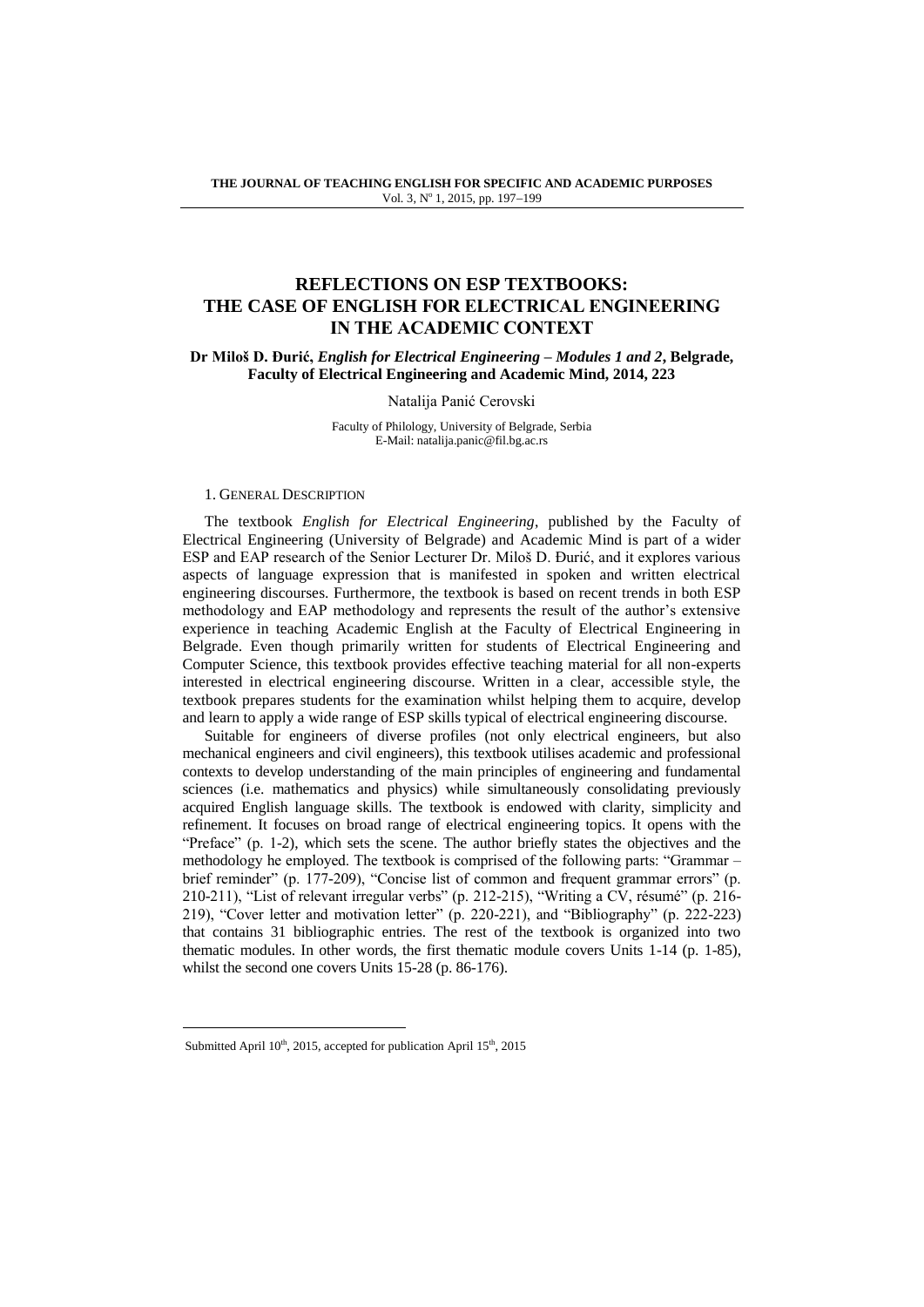#### 198 BOOK REVIEW

#### 2. SUMMARY

The textbook *English for Electrical Engineering* is primarily intended for students of Electrical Engineering and it represents a valuable resource for an ESP or EAP course. It is geared towards improving students' knowledge of English grammar whilst simultaneously it expands their vocabulary thereby developing both their receptive and productive skills. More precisely, the textbook is divided into two widely conceived thematic modules comprising twenty-eight carefully selected main texts some of which are accompanied by additional reading material. The pertinent thematic context appropriately motivates students to engage in professional discussions and express their views and ideas on a range of different electrical engineering topics while the engaging tasks accompanying the texts trigger the curiosity of potential readers prompting them to further delve into the subject of English electrical engineering discourse.

The selection of texts in this textbook is the result of the author's pretested, amended, assessed and reassessed textbook versions in which Dr. Miloš D. Đurić wished to identify some common aims of acquiring English for Specific Academic Purposes and learning the specific electrical engineering language and computer science materials. Not surprisingly, he integrated these materials into one coherent whole. Furthermore, this textbook is based on purely personal experience of the author and has evolved over the period of more than a decade, during which time he has worked with electrical engineering and computer science students at the Faculty of Electrical Engineering (University of Belgrade).

Based on the new "Bologna" syllabus, this textbook follows the newly acquired syllabus in a chronological fashion with two modules to match two academic subjects, more specifically, *English 1* and *English 2*. Both modules develop the specialist language typical of electrical engineering discourse that future engineers need in order to communicate confidently at work.

# 3. PART I (UNITS 1-14)

The problem of balancing out the interest and needs of electrical engineering students and finding an appropriate criterion for structuring diverse corpus material resulted in author's division of the material into widely conceived thematic units ranging from introduction to electrical engineering, physics, mathematics to atomic and nuclear physics. Each unit includes carefully selected texts, which are followed by various exercises in the form of specially designed tasks. Material that is not required for the examination is highlighted as "additional" material to allow more advanced or highly motivated students to stretch themselves further in the realm of English electrical engineering discourse.

The students are expected to use the material in the active way. For example, they are tasked with preparing Microsoft Power Point presentations and summarizing the specific material found on the Internet. In addition to this, the author included the tasks in connection with taking notes, writing summaries and comments, creating tables, to name just a few. Moreover, the author wants to equip his students with useful phrases and constructions that they might use later in their professional development. At the same time, students are presented with some practical language tools for their future communication in the engineering world. The language exercises, which accompany each unit, are aimed at improving students' reading, writing and speaking skills. Nonetheless, the textbook contains the tasks that indirectly improve students' listening comprehension, since they are tasked with finding podcasts on electrical engineering topics.